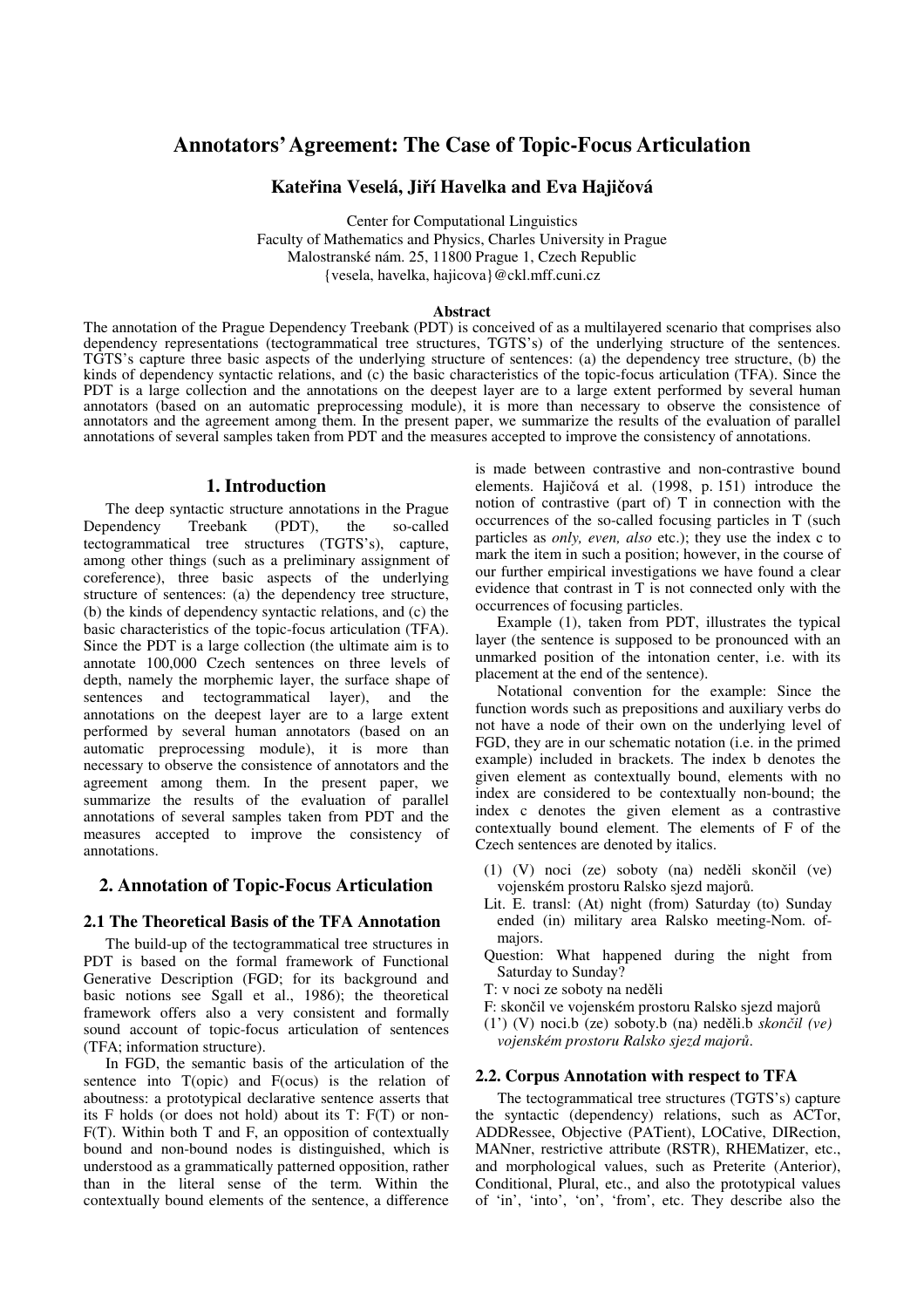TFA of the utterances in the corpus, since TFA is expressed by grammatical means and is relevant for the meaning of the sentence (even for its truth conditions), i.e. it constitutes one of the basic aspects of underlying structures (for arguments on the semantic relevance of TFA, see e.g. Sgall et al., 1986; for the relevance of TFA for the semantics of negation, see Hajičová, 1984). The nodes in the tree are ordered according to the degrees of communicative dynamism (deep word order).

The following three values of the attribute TFA are distinguished with every node in a TGTS:

- (i) T: a non-contrastive CB node, which always has a lower degree of CD than its governor;
- (ii) F: an NB node (if different from the main verb, then following after its head word in the TGTS);
- (iii) C: a contrastive CB node.

Example (2) and the corresponding (rather sketchy) TGTS in Figure 1 illustrate the result of the TFA assignments:

- (2) Už první pohled na atypickou karosérii potvrzuje, že se jim podařilo tento záměr naplnit.
- Lit. E. transl.: Already first look at atypical car-body confirms, that Refl. them succeeded this intention tofulfil.
- E. transl.: Already the first look at the atypical car-body confirms that they have succeeded in meeting the intention.



Figure 1: A sample TGTS

Gen and Cor are formal lemmas of nodes restored in the TGTS's (i.e. their correlates are absent in the surface shape of sentences).

The division of the sentence into topic and focus can be derived on the basis of the assignments of the TFA values and it corresponds to the context in which the sentence occurs in the annotated text.

# **3. Evaluation of the Annotation of TFA**

# **3.1. Course of Annotations**

TFA is being annotated within the PDT project since 2001. The sentences that are to be annotated on TFA have been syntactically analyzed and the types of syntactic dependencies have been marked – the annotator of TFA assigns values T, F or C to nodes and modifies the deep order in the dependency tree. In 2001 and 2002 a so-called test annotation was carried out and since 2003 the annotators of TFA have been annotating data in their definitive form (the PDT).

The annotation is based on the Manual for Tectogrammatical Tagging of the Prague Dependency Treebank. In the course of annotation the annotators held meetings for solving problems which they had encountered in the texts but which either were not covered by the Manual at all, or were not elaborated in enough detail. From 2002 parallel annotations have been performed – approximately every six months (spring 2002, autumn 2002, spring 2003, autumn 2003) a sample of data was chosen and was annotated in parallel. The results of a theoretical analysis of the arising disagreements served as a basis for delimiting problematic issues, a draft of their solution in the annotation, and eventually the elaboration of the corresponding section of the manual. By the end of 2003 the development of the manual for the annotation of TFA was closed (Veselá and Havelka, 2003); following this, a comparison of several files was carried out in order to find out whether there remained any phenomena whose inconsistent annotation could lead to a considerable amount of errors in the data. From the last two years we have therefore at our disposal data which allow us to evaluate to a certain extent the evolvement of the annotation from the point of view of the agreement between annotators, as well as the phenomena resulting in annotation disagreements. Our main goal is to describe and classify the cases in which the annotators disagree, in order to be able to concentrate our work on the annotation of TFA in this direction. The overall amount of agreement is also a good indicator of the relevance of newly introduced guidelines.

#### **3.2. Input Data**

There were four annotators involved in the annotation of the data used for the evaluation – an experienced annotator (annotator 1) and three students of the Czech language (annotators 2, 3 and 4). The annotation was started by annotators 1, 2 and 3, at the end of 2002 annotator 1 left and was replaced by annotator 4. Therefore we can compare three versions of annotation for each file concerned. The whole data set consists of 441 triples of annotated sentence structures. Table 1 gives an overview of the files annotated in parallel and their respective sizes in the number of trees and nodes.

| Phase            | $#$ files | $#$ trees |      | # nodes Annotators |
|------------------|-----------|-----------|------|--------------------|
| (spring 2002)    |           | 94        | 1338 |                    |
| $($ autumn 2002) |           | 48        | 825  |                    |
| 3 (spring 2003)  |           | 52        | 702  |                    |
| $($ autumn 2003) |           | 247       | 3537 |                    |
| Total            |           | 14        |      |                    |

Table 1: Data annotated in parallel

All the numbers have been obtained using specific computational tools and subsequently manually checked and classified. The classification criteria and procedures will be described in corresponding subsections.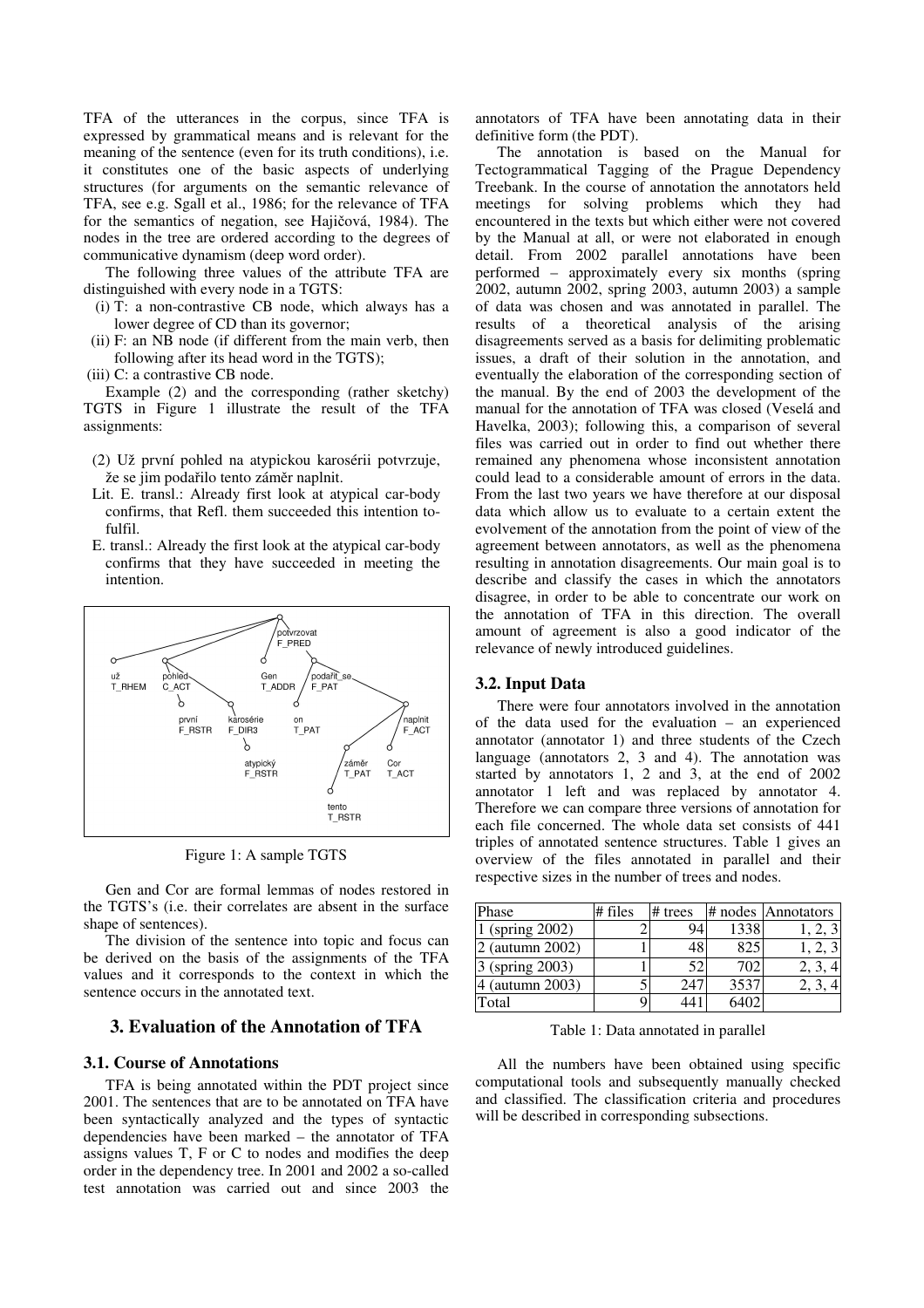# **4. Results and Discussion**

# **4.1. Overall Results**

Table 2 presents overall results for the agreement between annotators. The agreement in the annotation on nodes for the first two phases is about 80%. After the substitution of one annotator the degree of agreement somewhat decreases, but it sharply increases in the fourth phase – up to  $90\%$ .

| <b>Phase</b>           |       |       |       |       |
|------------------------|-------|-------|-------|-------|
| Agr. on nodes          | 81.32 | 81.89 | 76.21 | 89.57 |
| Agr. on all trees      | 25.53 | 29.17 | 28.85 | 35.63 |
| Agr. on relevant trees | 20.00 | 20.93 | 24.50 | 29.02 |

Table 2: Agreement between annotators (percents)

The second and the third lines of Table 2 give the percentages of agreements if trees as a whole are taken into account; the percentage of agreements drops down if only sentences exhibiting a true topic-focus structure are counted (PDT texts are very diverse and include many types of non-sentential constructions). However, a continual improvement can be observed even there.

The discrepancy between an 80–90% agreement on nodes and a 30% agreement on trees means that although most of the nodes can be annotated quite unambiguously, the phenomena causing disagreement cannot be denounced as marginal, because they play a role in almost three fourths of all annotated trees. In the next subsection we attempt to delimit and further analyze these issues.

#### **4.2. Problem Areas**

Table 3 gives a list of particular theoretical areas that we have especially focused on. We have taken into account only those cases where the annotators disagreed between two values. We consider the cases where each annotator used a different value for contextual boundness to be too unclear, moreover they occur very scarcely in the data (they constitute in each phase less than one percent of all cases). The percentages in the table say how frequent individual phenomena are relative to all disagreements.

| Phase               |       | $\overline{c}$ | 3     | 4     | Total |
|---------------------|-------|----------------|-------|-------|-------|
| 1. Nodes with C     | 9.20  | 2.67           | 8.38  | 5.96  | 6.73  |
| 2. Position of C    | 0.80  | 0.67           | 1.80  | 3.25  | 1.92  |
| 3. Adjuncts with C  | 4.80  | 2.00           | 3.59  | 4.88  | 4.17  |
| 4. Unit expressions | 4.00  | 6.67           | 4.79  | 3.52  | 4.38  |
| 5. Attributes       | 36.40 | 48.67          | 27.54 | 34.15 | 35.90 |
| 6. Settings         | 8.40  | 10.67          | 8.98  | 11.38 | 10.04 |
| 7. Errors           | 3.60  | 7.33           | 8.98  | 2.98  | 4.91  |
| 8. Other cases      | 32.80 | 21.33          | 35.93 | 33.88 | 31.94 |
| 9. C/T v. F         | 72.40 | 82.00          | 62.87 | 69.65 | 71.15 |
| 10. C v. T          | 22.00 | 11.33          | 33.53 | 28.18 | 24.79 |

Table 3: Problem areas and proportions of disagreements

Individual disagreements in annotation are not considered as errors, but as potential values of contextual boundness – we never can accurately determine the contextual boundness of a node, because we cannot dispose of ample enough (complete) context for a univocal decision. Therefore, the values of contextual boundness of individual nodes are only to be taken as more or less probable. The distribution of diverging annotations of a node serve to evaluate these tendencies.

# **4.2.1. Introductory Remarks**

Most valuable for us are the observations reflected in lines 9 and 10 of Table 3. Line 9 summarizes the proportion of disagreements in the assignment of T and C on one hand, and F on the other; the proportion of disagreements between C and T relative to all disagreements can be found in line 10.

Contrastive topic has been introduced into the theory only recently, and we are not yet able to determine all its properties and distributional characteristics. At the beginning its tagging was based to a certain extent on intuition, more detailed instructions were being developed only using the problematic issues encountered during the course of annotation. This has led us to pay an even increased attention to contrastive topic in our evaluation.

It is important to note that the disagreements between C and F bear on a different problem – since focus can be understood as always involving some kind of contrast, a contextually bound item carrying a contrastive feature can be easily misunderstood as a part of focus. In spoken language, prosody can be taken as a helpful criterion (see Veselá et al., 2003).

#### **4.2.2. Contrastive Topic**

The notion of contrastive topic as a category is based upon the semantic relation of contrast of individual nodes to nodes in the preceding context. However, there are several other factors at play. To set apart cases where the decision taken is based only on the contrastive relation of a node to its context, we selected all nodes depending directly on a verb and not governing any other node – in such cases we can be fairly sure that the problems in annotation are not caused by confusion about the syntactic structure. As we can see in line 1 of Table 3, compared to line 10, these cases form about one fourth of all cases of disagreement in the annotation of contrast.

Apart from these simple cases we counted also cases with a more complicated structure. We compared dependency edges where the annotation of contrast is shifted – in one annotation the governing node of the edge is marked as contrastive, in another one the depending node is marked as such. The resulting numbers (line 2) might seem low, but the occurrence of such edges in the annotated text is quite rare. In the fourth phase, in which a larger amount of text was annotated, the number of cases where annotators hesitated about the position of contrast in the dependency structure is nevertheless not negligible.

As far as the evolvement of annotation of contrastive topic (see line 10) is concerned, we can see that the most important discrepancies were in the first and third phases of annotation, and that they decreased substantially in both teams of annotators. Contrastive topic however still remains a fundamental "debt" of our annotation guidelines.

#### **4.2.3. Syntactic Functions of Nodes**

The syntactic functions of nodes also play a role in the annotation of TFA. We concentrated on free modifiers or adjuncts (of place and time); see lines 3 and 6 of Table 3. Due to the tendency in Czech to place the verb in the